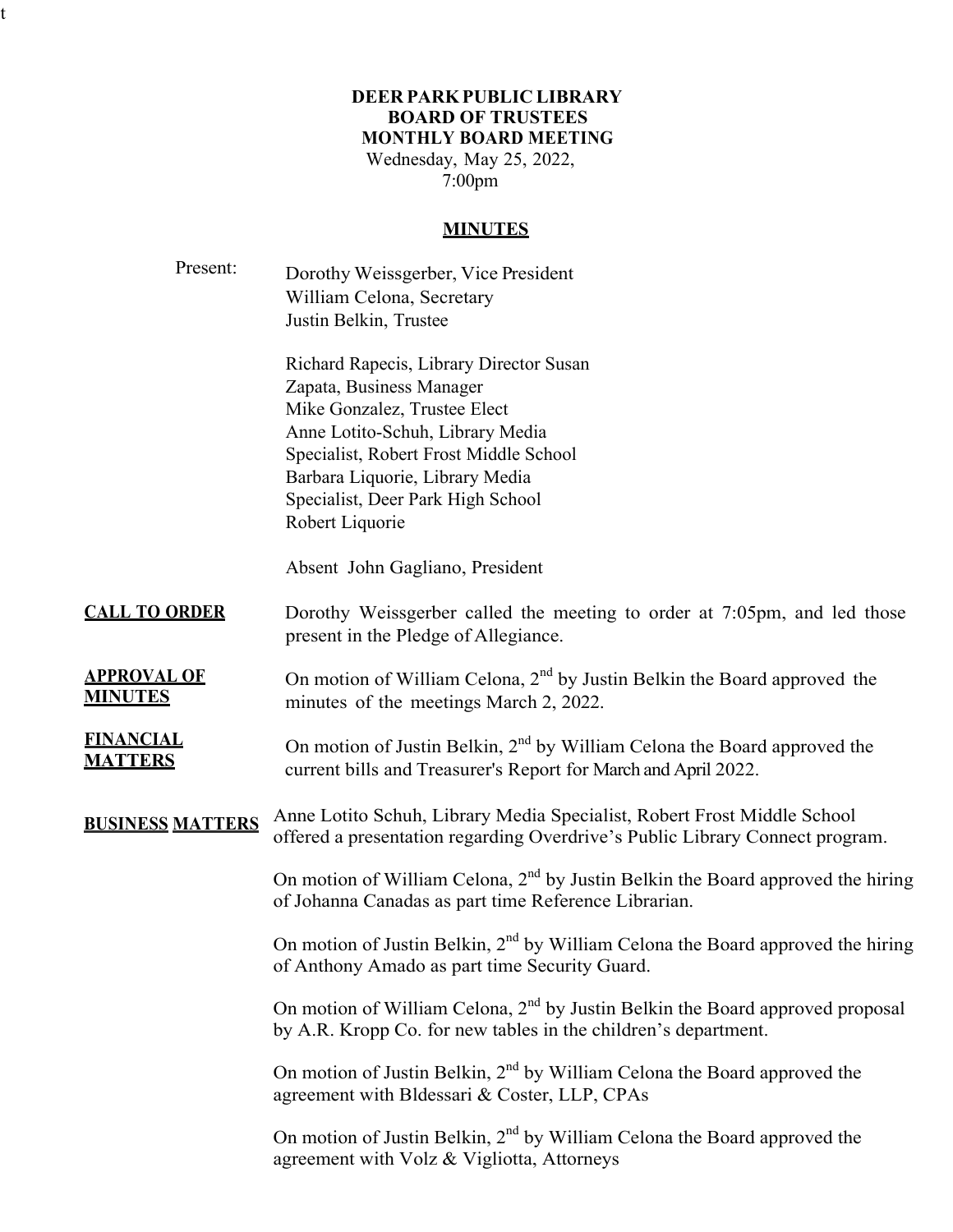# MONTHLY BOARD MEETING Wednesday, March 2, 2022 MINUTES page 2  $of 2$

|                                    | The Board requested references with regard to proposed vendors for sealing and<br>striping the parking lot.                                                                                                  |
|------------------------------------|--------------------------------------------------------------------------------------------------------------------------------------------------------------------------------------------------------------|
|                                    | The Board requested that staff members be solicited to obtain licensing as a<br>notary public.                                                                                                               |
|                                    | The Board discussed staff background checks prior to hiring employees.                                                                                                                                       |
|                                    | The Board was advised that Searles Garphics had been engaged to design and<br>print the May – June newsletter and the library would be going forward with<br>the company to print the newsletters.           |
|                                    | The Board was advised that the fence around the parking lot is beginning to<br>collapse and consideration will need to be given to replacement. Replacing<br>with same kind and quality will likely be best. |
|                                    | Monthly department library usage statistics were presented.                                                                                                                                                  |
| <b>PERSONNEL</b><br><b>MATTERS</b> | The Board was advised that a candidate for part time librarian in the children's<br>department declined the appointment. Search continues for a candidate.                                                   |
|                                    | Canvassing for a full time Reference Librarian to fill recent vacancy is in<br>process.                                                                                                                      |
|                                    | The Board discussed open positions in the Circulation Department and agreed<br>to canvass for a full time Library Clerk.                                                                                     |
|                                    | The Board discussed difficulties in obtaining a candidate for a clerk in the<br>Business Office and agreed to a search for someone to work part time at a<br>salary of \$25.00 per hour.                     |
|                                    | The vacant Assistant Director position was noted.                                                                                                                                                            |
| <b>NOTED AS</b>                    | Overdrive's Public Library Connect program.                                                                                                                                                                  |
| <b>OPEN ITEMS</b>                  | The Board is to be provided with quarterly statistics                                                                                                                                                        |
|                                    | Sealing and striping the parking lot                                                                                                                                                                         |
|                                    | Canvassing for Assistant Director                                                                                                                                                                            |
| <b>Executive</b><br><b>Session</b> | The Board entered executive session to discuss proposed Administrative<br>employment agreements.                                                                                                             |